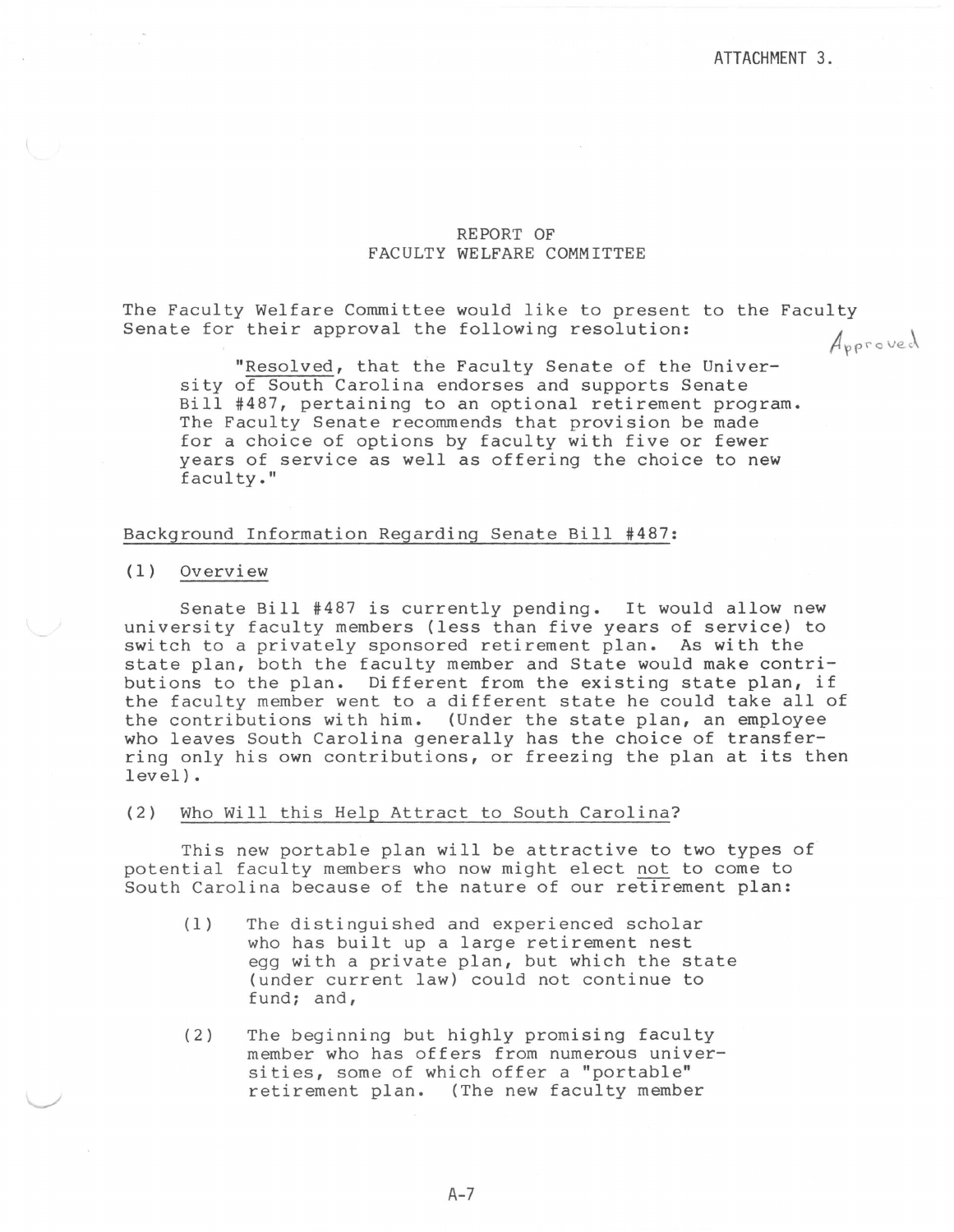$Report - FWC$ Page Two

> does not know if he will stay 5 or 30 years at South Carolina. The option of a portable plan - particularly when the competition is offering this - could be a significant factor in where he or she elects to teach.)

## (3) Should the Option be Available to All Faculty?

The Faculty Welfare Committee examined some hypothetical data and believes that it likely would be disadvantageous for faculty with 10, 15 or more years of service to switch from the state plan to any private plan. The reason for this is simple. No state which has enacted a law allowing optional private plans, has ever allowed existing employees to transfer the state contributions to the private plans. Therefore, it would be very unlikely that the projected benefit from the private plan (without the prior state monies) would exceed the projected benefit from the state plan. (However, if a faculty member with 15 years service under the state plan knew that he were going to move to another state, say two years hence, there could be some minimal benefit in switching to the private plan. The employee could then "transfer" at least two years of state contributions made into the private plan if he switched.)

Therefore, the committee believes that the limitation that only those persons with less than five years of service can transfer, is reasonable.

#### (4) Are There Disadvantages to the State?

Although the existing management of the State Retirement System is apparently opposed to the bill, our committee was advised that those states which have enacted similar laws have not found any adverse affect on the state plan.

#### (5) Are there Disadvantages to the Employee?

To the extent that the bill as finally enacted allows the state to contribute less to the private plans than it contributes to the public (state) plan, the electing employee may potentially not be as well protected as he would be under the state plan. It is likely that the benefits will not be identical. However, since this is the employee's choice, the only real questions are whether the disclosure is adequate to alert the faculty member to these risks, and whether most faculty can truly appreciate the significance of the risks.

It should be noted that the benefits faculty receive from the state retirement plan are not limited to merely the retirement income - as could likely be true under a private